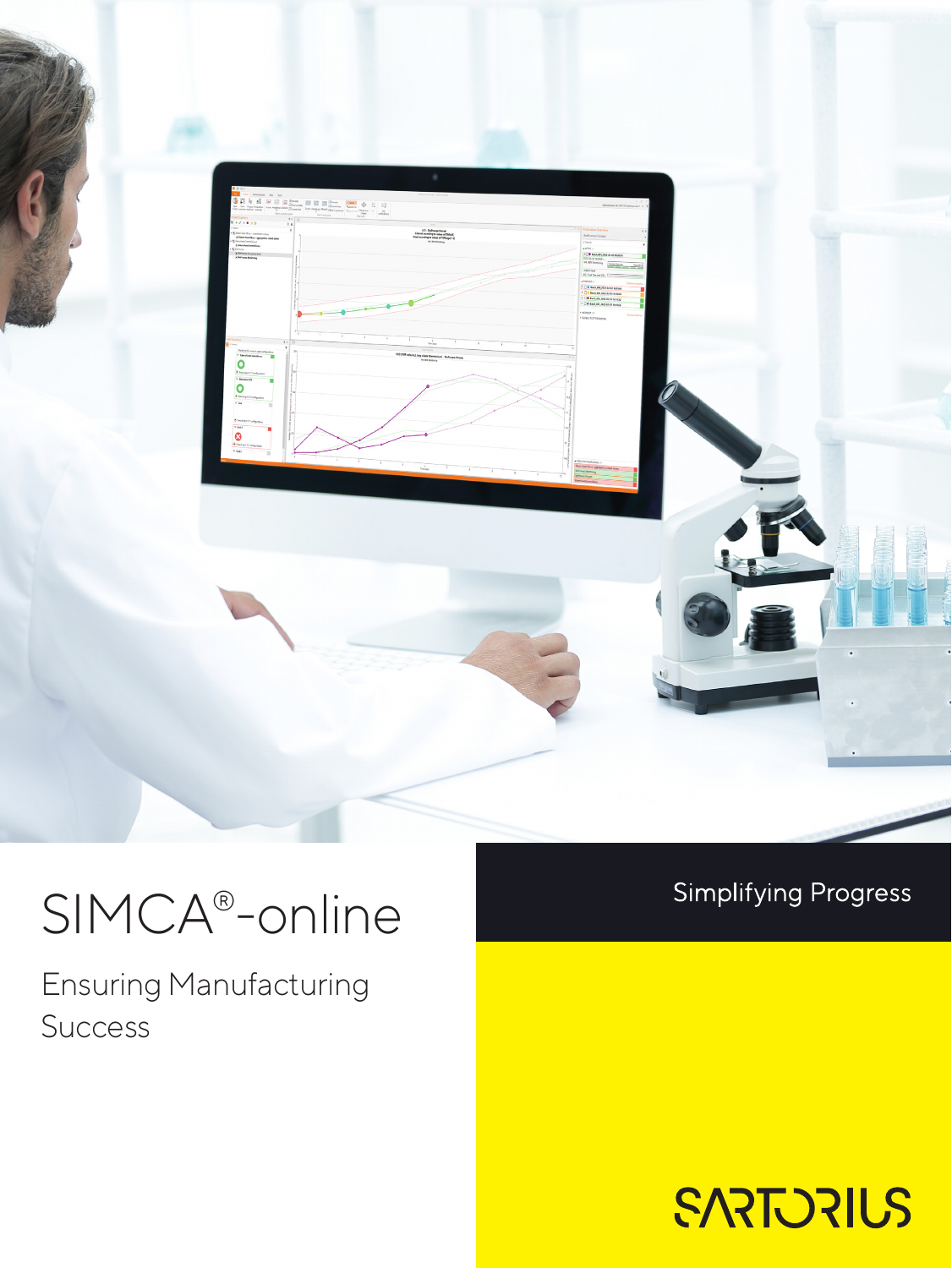# Predicting Process Problems Boosting Business Growth

Every production process follows a strict set of rules. If those rules are broken, you need to know – and the earlier the better. SIMCA®-online from Sartorius Data Analytics monitors your processes in real-time for a continuous snapshot of your operations. You can identify when set parameters change, fix them before they affect production and keep quality consistent. With this level of control, you can maximize efficiency and minimize costs. You will enjoy the confidence of high quality in your product and a real boost to your business growth.

#### How Does SIMCA®-online Work?

Instead of monitoring each variable, you can concentrate them into one view that is key to your whole process. Easy-to-understand graphics make interpretation simple.

- Monitor in real time and swiftly detect deviations. With SIMCA® you can model your ideal process from your collected data. Transferred into SIMCA®-online, the model acts as a valuable reference for your current production.
- Predict with confidence. You can predict final quality from the properties of the raw material and the process parameters as well as forecast the final quality.
- Control at a glance. SIMCA®-online uses an 'ideal process' model to anticipate the effect of changes and recommend immediate adjustments. This will ensure product performance according to specifications and optimize throughput.

#### SIMCA®-Online at a Glance

- Remote predictive monitoring<br>• Detect and correct deviations in
- Detect and correct deviations in multi-unit processes with improved access to process data
- 
- Root-cause-analysis<br>• Predicting final quali - Predicting final quality attributes
- 
- Soft sensoring<br>• Real-time sup - Real-time supervisory control



#### Proven in a Wide Range of Industries

SIMCA®-online has been adopted widely in many different industries, including pharma & chemical, pulp & paper and food & beverage.

Our customers have seen excellent results in cost savings, efficiency and product quality. For instance:

- A multi-national paper company reduced costs, achieved a more consistent product quality and gained a deeper understanding of their data.
- $\blacksquare$  A major food processing company saved over USD 3 million each year in production costs.
- A pharmaceutical company paid for their investment several-fold in recovered batches alone.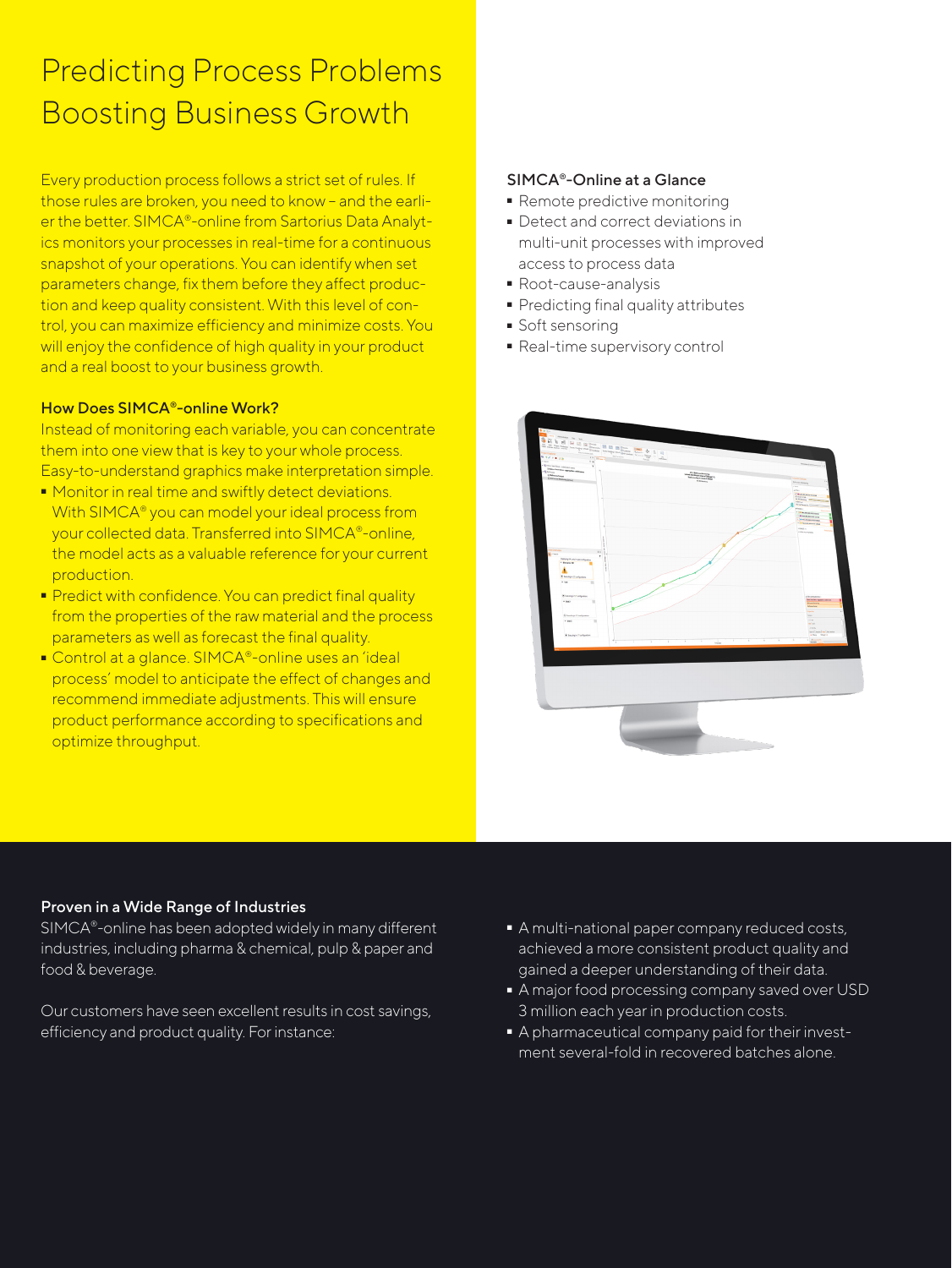# More Than Software



Our complete solution includes everything you need through the whole process and provides results quickly. As our customer, you'll have access to supporting documents, templates, training and consultation to address your specific business challenges. Our courses and webinars help over a thousand people every year develop expertise and confidence in data analytics.

#### A complete suite for business growth

The Umetrics® Suite is a family of proven data analytics solutions that work seamlessly together. Other software solutions in the Umetrics® Suite are:

#### MODDE®

- Design of Experiments to get it right from the start

#### SIMCA®

- Multivariate Data Analysis Solution to help you see what others don't

#### Control Advisor

- Predictive capabilities to be able to forecast the output

#### Active Dashboard

- Interactive performance insight

These solutions give you control and confidence in your processes at every stage - from development to manufacturing.



"SIMCA®-online improves overall understanding of process and equipment."

**R** Find out more For more information, please visit www.sartorius.com/umetrics